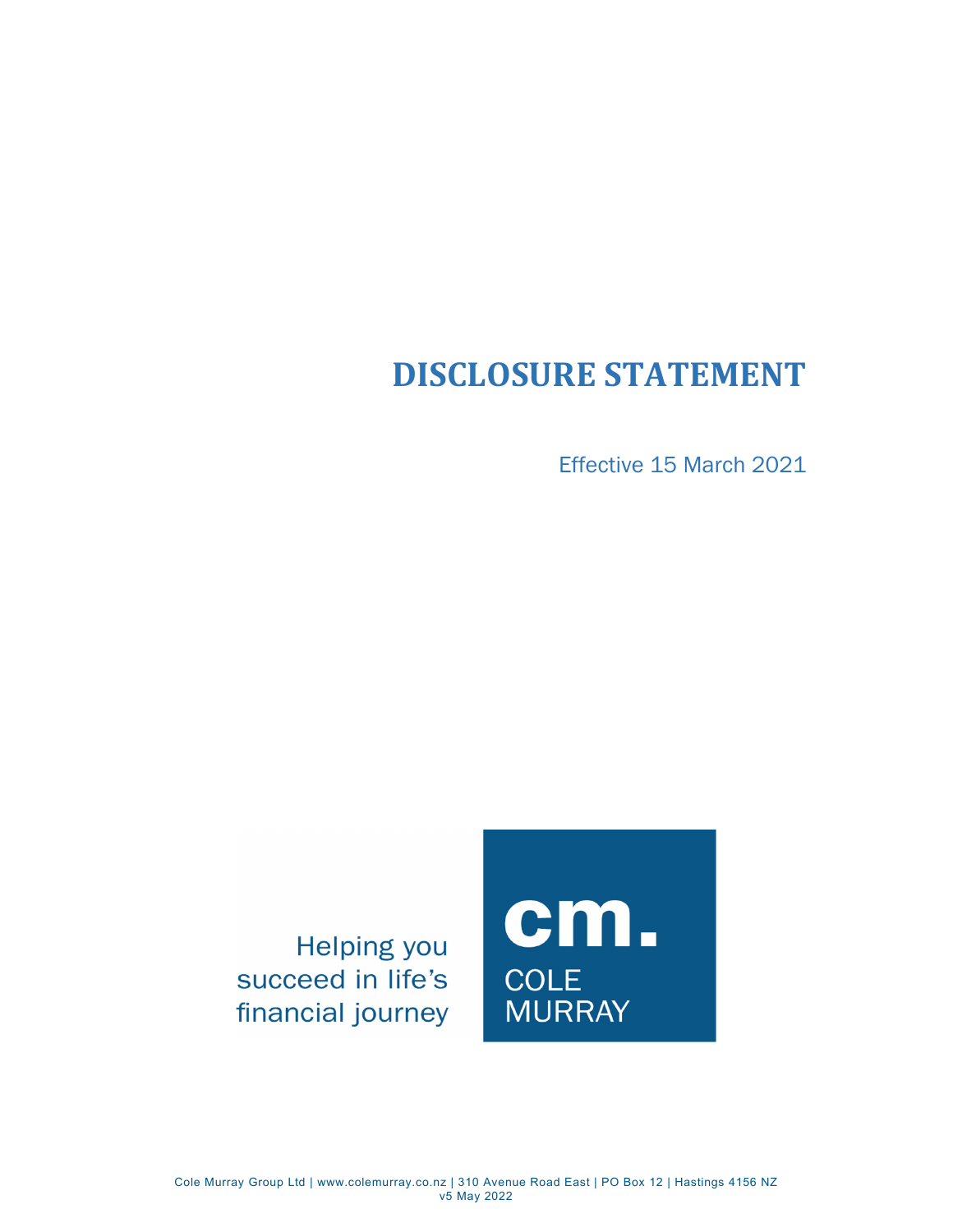

# **DISCLOSURE**

The following information provides you (the client) with an important overview of Cole Murray Group Limited, our duties to you, fees & commissions, and how we manage complaints.

# Licence Status and Conditions

Cole Murray Group Limited, FSP42652, trading as Cole Murray, holds a financial advice providers licence issued by the Financial Markets Authority. NTF200220694.

The Licence is subject to standard conditions only, and includes associate businesses as Authorised Bodies, who can also provide market services. Our associate businesses are:

- Cole Murray Premium Funding Limited FSP295126
- Bureau Specialised Insurance Agency Limited FSP389246

# Nature and Scope of Advice

Cole Murray provides advice to clients about the many aspects of financial services. Our services include:

- Investment strategies (strategic asset allocation and investing)
- Debt management (including borrowing for personal and investment purposes)
- Kiwisaver investment strategies and retirement planning
- Personal insurances
- General insurances
- Personal Financial Plans

Cole Murray is non-aligned, so when providing our advice, we access a wide range of products from various providers in both the local and overseas markets. The products we can advise on include:

- KiwiSaver investments
- Managed investments
- Personal and group insurance (life cover, disability, income protection, trauma, health)
- Loans including mortgages, reverse mortgages, personal loans, business loans
- General insurance covering domestic insurance (house, contents, motor vehicle, landlords) and commercial insurance (commercial property, business interruption, commercial motor, marine, liability, professional indemnity, cyber insurance)
- Life investment products including whole of life, endowment and bonds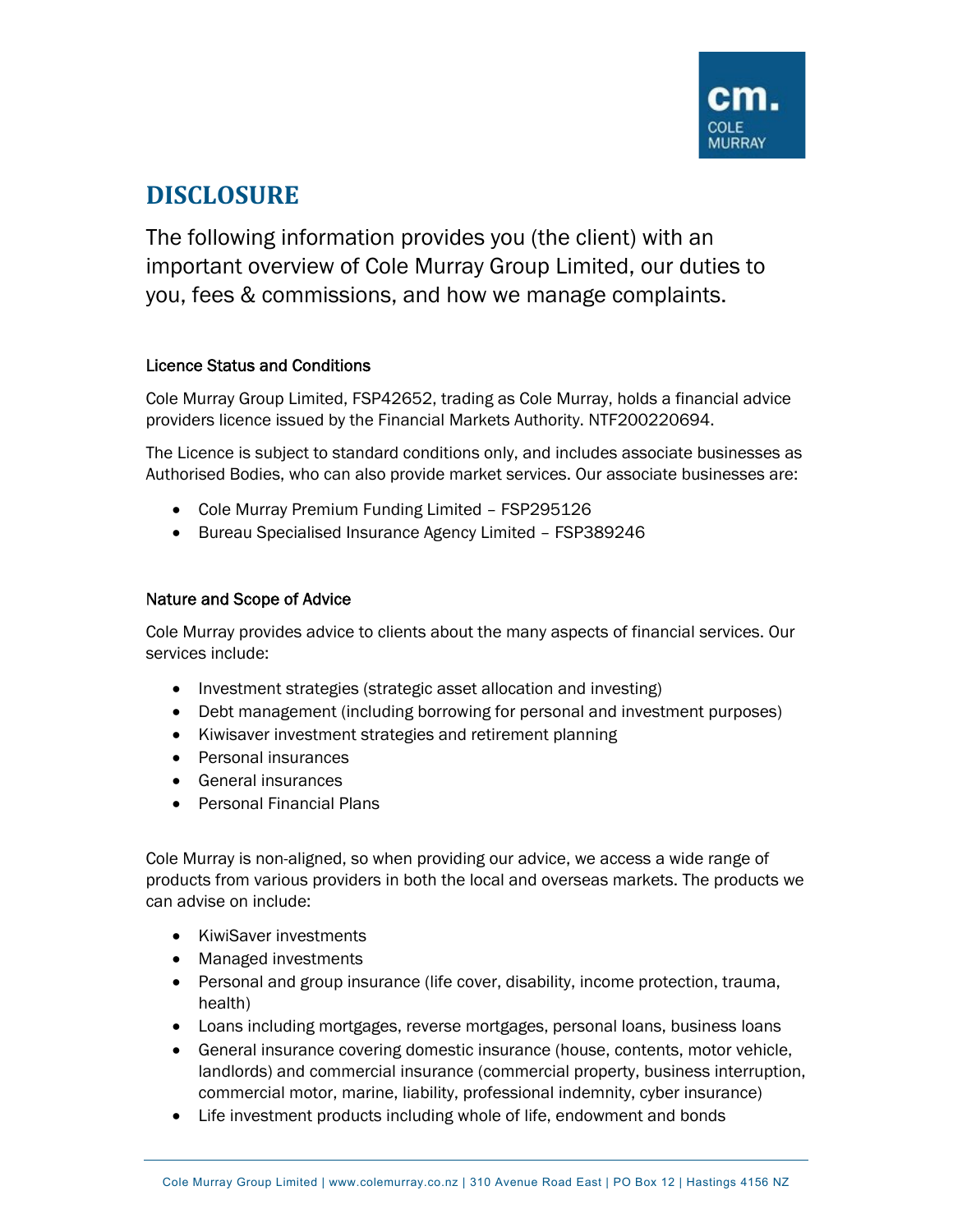

The various product providers available to Cole Murray includes:

#### • KiwiSaver investments

- 1. Booster Investments Management Limited
- 2. ANZ New Zealand Investments Ltd (OneAnswer)
- 3. AMP Services (NZ) Ltd
- 4. Milford Funds Ltd

# • Managed investments

- 1. ANZ New Zealand Investments Ltd
- 2. AMP Services Ltd
- 3. AMP Capital Investors (New Zealand) Ltd
- 4. Booster Investments Management Ltd

In regard to managed investments, Cole Murray has access through ANZ and OneAnswer Investment Portfolio which offers a comprehensive range of managed funds and fund managers. Details of products & managers will be advised prior to any investment being made.

#### • Personal & group insurance

- 1. NIB NZ Limited
- 2. ACCURO Health Insurance
- 3. AIA NEW ZEALAND Ltd (Sovereign)
- 4. AMP (Resolution Life NZ)
- 5. Cigna Life Insurance New Zealand Ltd
- 6. Asteron Life Limited (Suncorp)
- 7. Southern Cross Health
- 8. Fidelity Life Assurance Company Limited
- 9. Partners Life Ltd

#### General insurance

- 1. AIG Insurance New Zealand Ltd
- 2. Allianz New Zealand Ltd
- 3. Ando Insurance Group Ltd
- 4. Aon New Zealand
- 5. Berkshire Hathaway Specialty Insurance
- 6. Chubb Insurance New Zealand Ltd
- 7. Classic Cover Insurance Ltd
- 8. Delta Insurance New Zealand Ltd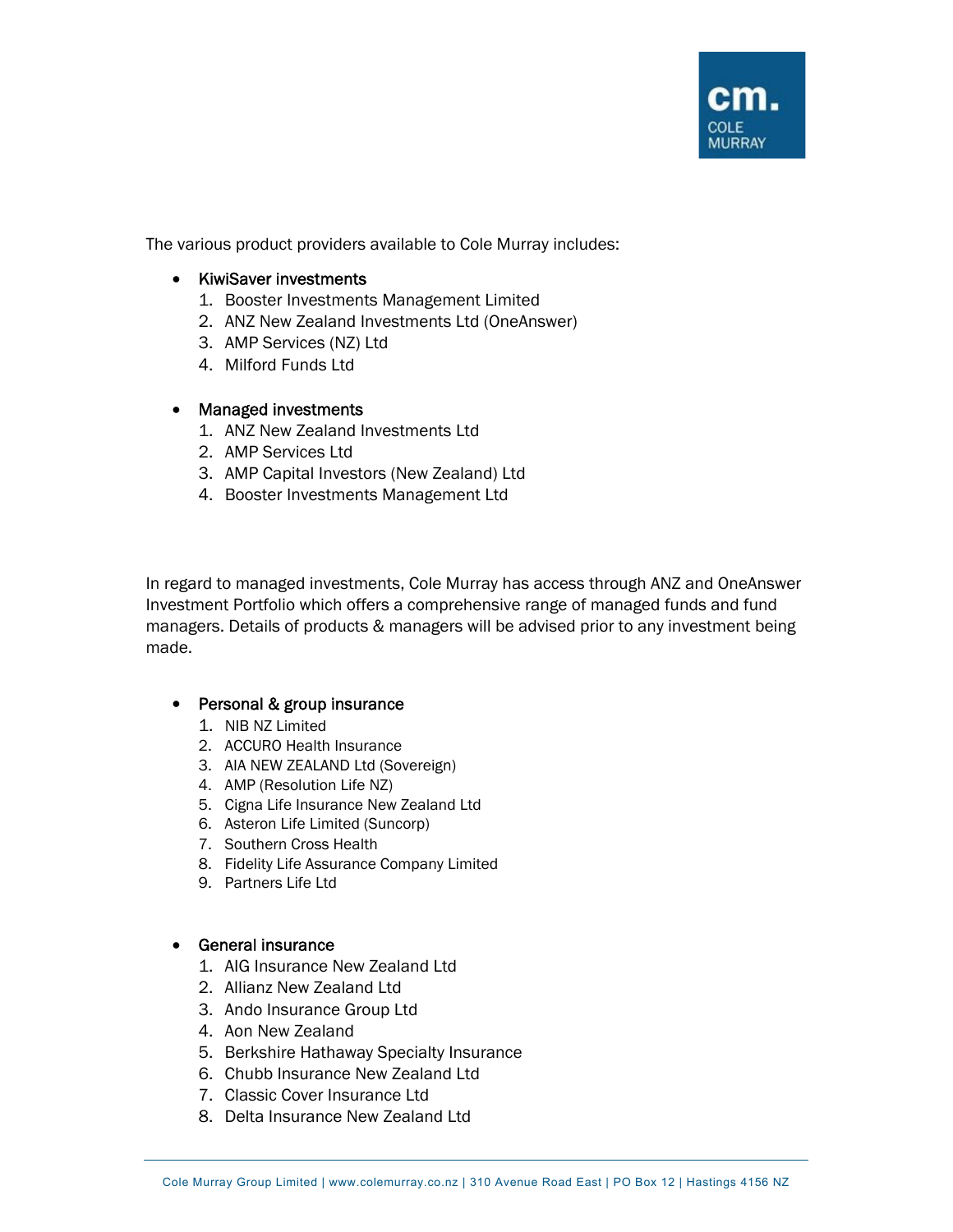

- 9. DUAL New Zealand Ltd (IUA)
- 10.Lumley General Insurance (N.Z.) Ltd
- 11.NZ Insurance
- 12.Protecsure Pty Ltd
- 13.QBE Insurance (Australia) Ltd
- 14.Rosser Underwriting Ltd
- 15.Star Insurance (Star Underwriting Agents Ltd)
- 16.Swann Insurance
- 17.TLC Insurance
- 18.Vero Insurance New Zealand Ltd
- 19.Vero Liability Insurance Ltd
- 20.Zurich Australian Insurance Ltd

#### Loan providers

- 1. ANZ Bank New Zealand Ltd
- 2. ASAP Finance Ltd
- 3. ASB Bank Ltd
- 4. Select Asset Finance
- 5. Avanti Finance
- 6. Basecorp Finance Ltd
- 7. Bank of New Zealand
- 8. Conrad Funds Management Ltd
- 9. Cressida Capital Ltd
- 10.DBR Ltd
- 11.First Mortgage Trust
- 12.Liberty Financial Ltd
- 13.Pepper New Zealand Ltd
- 14.Prospa NZ Ltd
- 15.Resimac Home Loans Ltd
- 16.Southland Building Society (SBS Bank)
- 17.Select Bluestone (Bluestone Mortgages Ltd)
- 18.Southern Cross Financial Group
- 19.Sovereign Home Loans (AIA / GoHomeLoan)
- 20.The Co-operative Bank Ltd
- 21.Westpac New Zealand Ltd
- 22.Heartland Bank Ltd
- 23.NZCU baywide
- 24.Bluestone Mortgages
- 25.Funding Partners

Whilst the above list is extensive, we are not limited to just those mentioned above. From time to time, Cole Murray is able to utilise any product provider on the basis that you our client receives the best arrangement(s) to satisfy your needs and goals.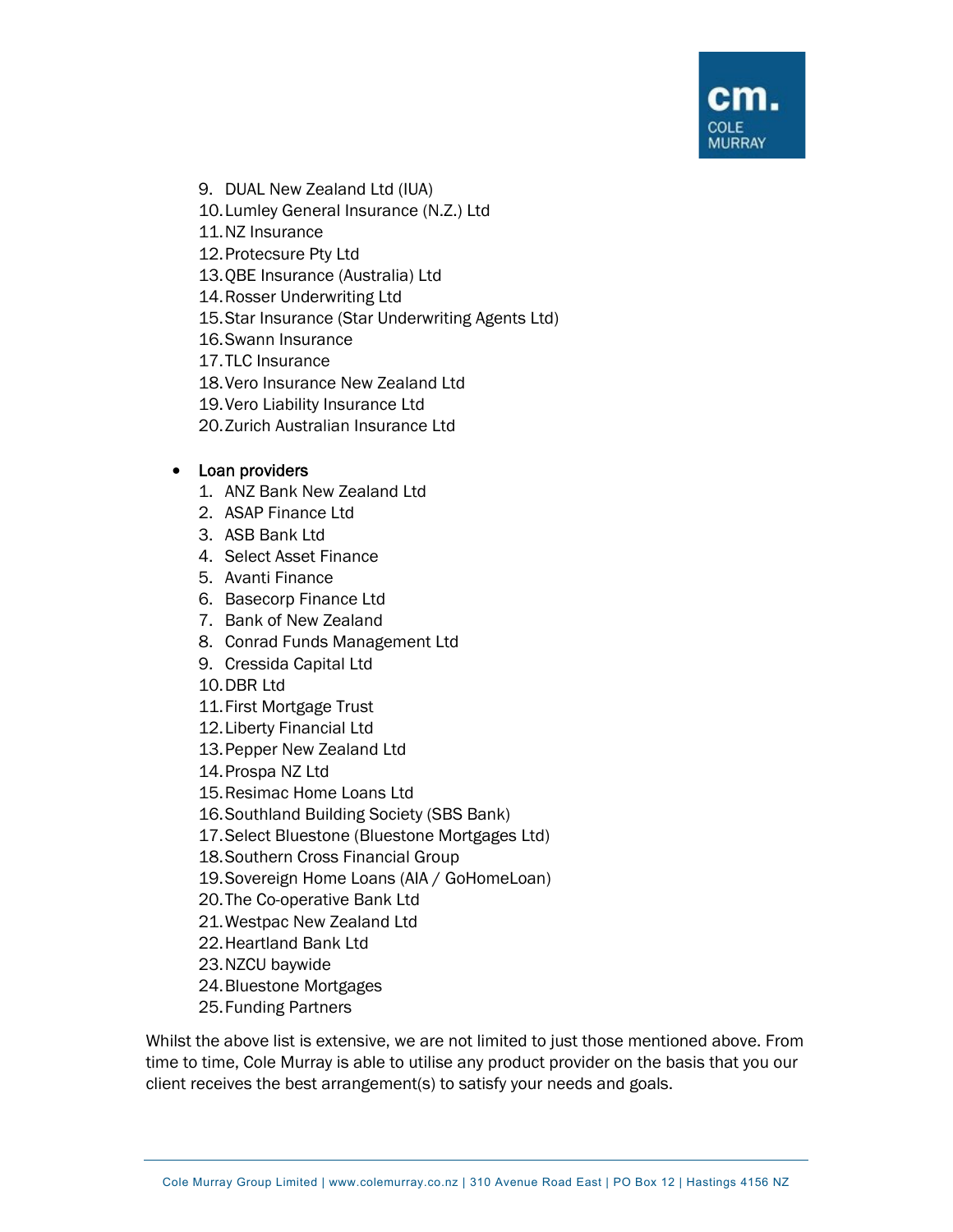

# Our Fees, Expenses and / or Other Amounts Payable

The actual amount Cole Murray may charge you will depend on the nature and scope of the advice or service we provide. We will discuss and agree the actual fees with you before we proceed and will explain how these fees will be payable.

Our agreed advice and services and service fees may include charges for initial advice, ongoing or annual advice, and services. The fees charged for our advice and services may be based on a combination of a set dollar amount or a percentage-based fee. Fees will be confirmed in our Statement of Advice which will be provided to you when the advice is given.

In addition, a fee and / or charges may be payable for altering or cancelling your service or product. This may include costs by an intermediary. If fees or costs will be charged, you will be advised at the time the financial advice is provided.

For services in relation to insurance, some investment products and loans products, commissions may be paid by the product provider. This is usually an initial commission which is normally a percentage of the value of your investment contribution, loan amount or insurance premium, plus an ongoing commission, usually a percentage of the value of your investment balance, outstanding loan amount or premiums and generally calculated at the end of the month in which you hold the investment or loan, or renewal of insurance products.

# Other Costs

Where other costs are incurred in the process of providing our advice and services to you, you will be liable for these costs. These other costs may arise from another service provider, for example property valuer, property surveyors, etc and / or incidentals such as travel costs, stationery, etc. However, we will agree all additional costs with you prior to incurring them.

# Conflicts of Interest

Cole Murray has spent many years forging relationships with providers. The benefits of these relationships are seen every day by giving our clients outstanding choice, competitive pricing, coverage options and policy support services. Your interests are our priority, even though we do have these business relationships.

Cole Murray are paid commissions and / or fee income for the business placed with product providers. The amount of this income received varies as it is normally calculated as a percentage, as detailed above. From time to time our product providers assist us with funding so we can bring our advisers together for conferences and professional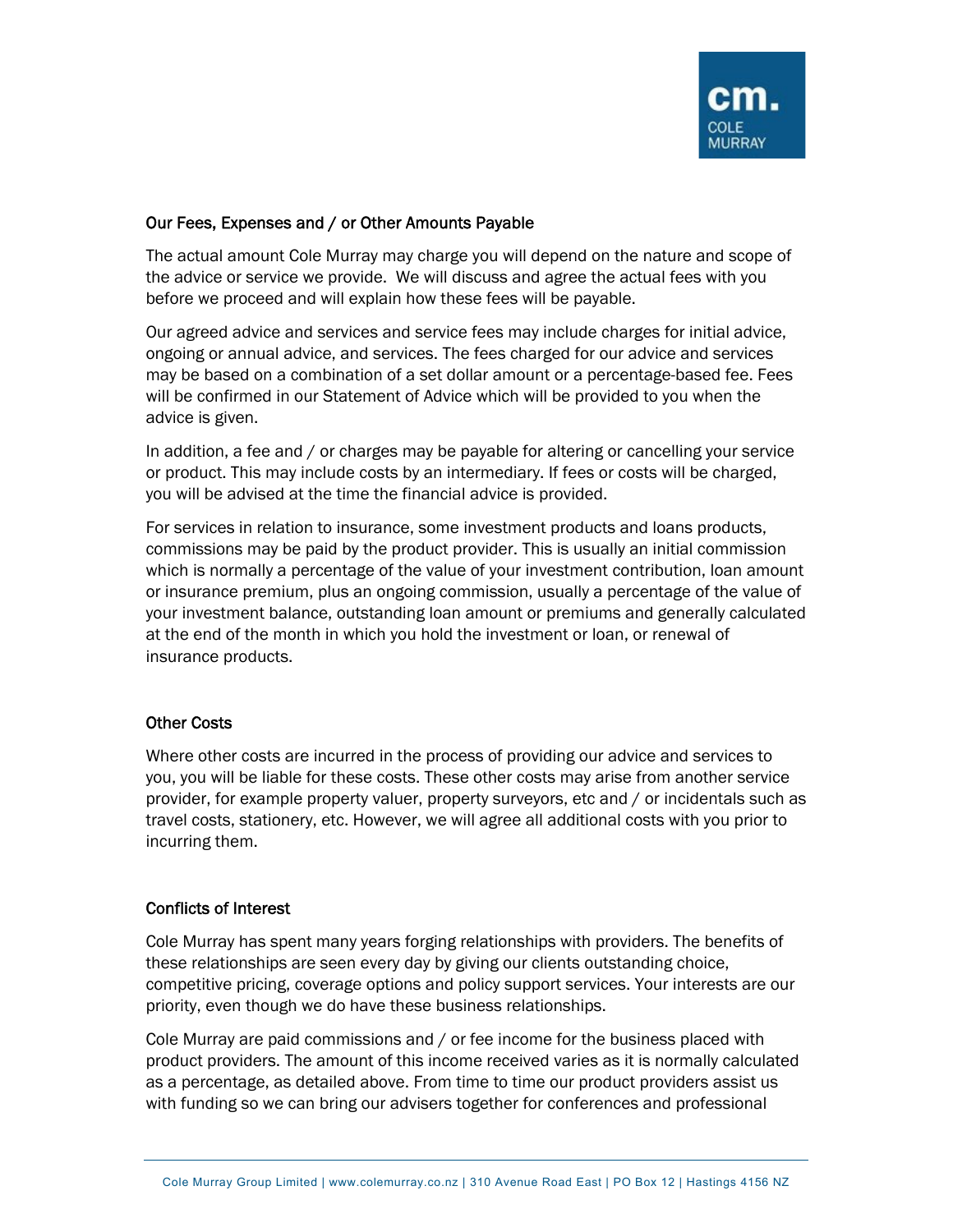

training. We may also receive indirect benefits such as business lunches, tickets to sporting and / or cultural events, corporate promotional merchandise and other unquantifiable minor benefits.

Cole Murray recognises that the above commissions and incentives may create conflicts of interests for the business and associated financial advisers. To manage these conflicts, our advisers follow an advice process that ensures the recommendations made to you, the client, are made based on your financial goals, personal circumstances and have received appropriate research.

Cole Murray operates its own Premium Funding Company for the purpose of funding general insurance premiums. You, as the client, will be advised if Cole Murray will be using Cole Murray Premium Funding Ltd (CMPF) prior to any business being placed with CMPF.

#### Complaints & Disputes Process

If you are not satisfied with the services provided by Cole Murray please contact your financial adviser or Cole Murray directly and tell us so we can try and fix the problem.

Cole Murray's complaints officer is Willem Vermeulen (06 8707050) (info@colemurray.co.nz), he will formally acknowledge your complaint usually in writing and will endeavour to resolve the issue fairly and in a timely manner.

When we receive a complaint, we will handle your complaint in an open and transparent manner and will endeavour to resolve the complaint fairly and within 20 days. If we have not resolved your complaint within 20 days, we will provide you with a written update as to the reasons for the delay, what action is underway to resolve your complaint and advise you of the anticipated timeframe for a response.

In handling your complaint, there are several remedies available to us, including but not limited to:

- an apology or explanation.
- liaison with product provider to find a mutually agreeable outcome to your complaint.

If we cannot agree on how to remedy the issue, or you, the client, decide not to accept or use the internal complaints scheme, you can contact our external disputes resolution service – FDRS.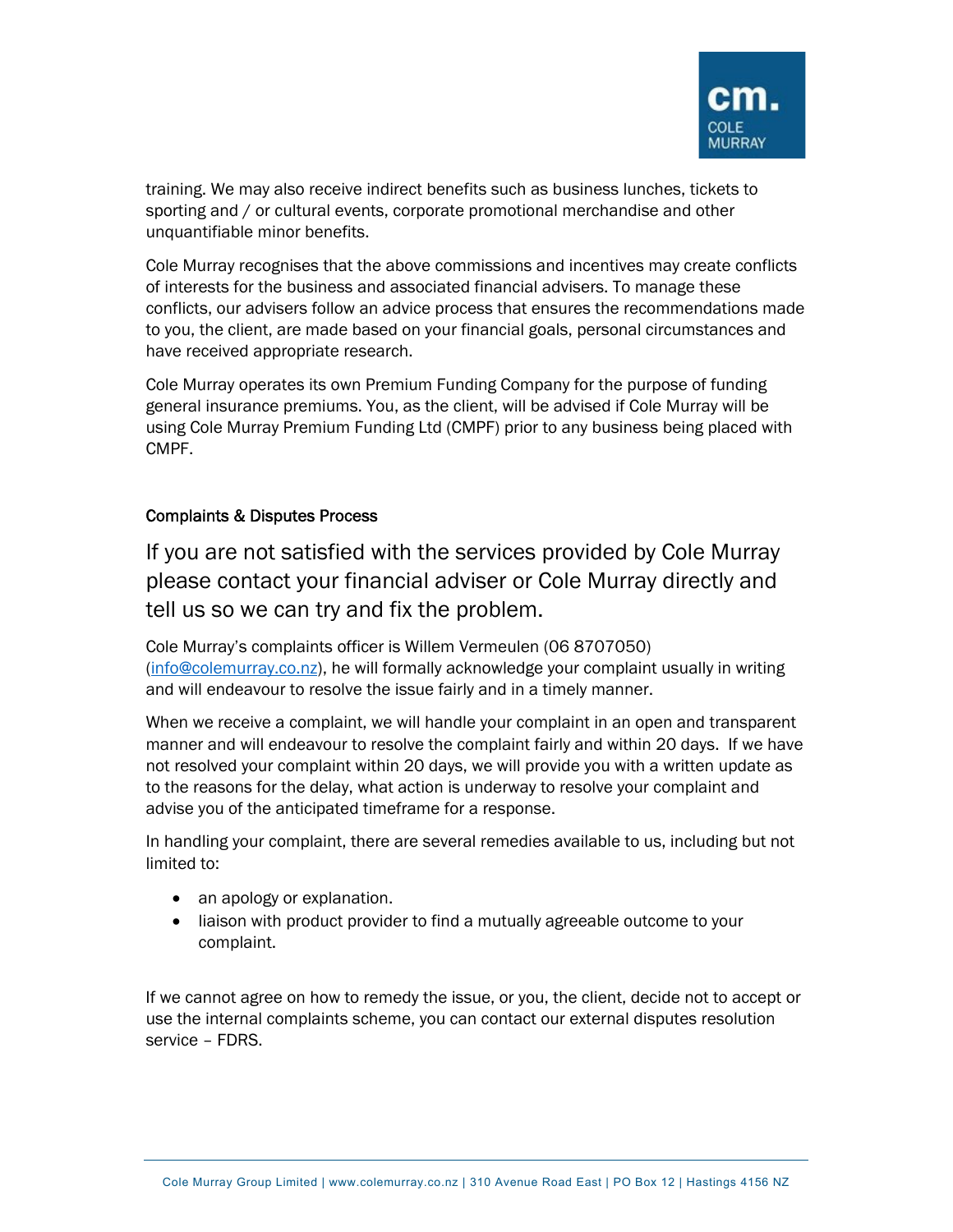

Financial Dispute Resolution Service details are:

Level 4

142 Lambton Quay, Wellington Central

Wellington 6011, NZ

Ph: 0508 337 337 / enquiries@fdrs.org.nz / www.fdrs.org.nz

#### **Duties**

Cole Murray and its Financial Advisers are bound by duties under the Financial Markets Conduct Act 2013 (Act). We are required to:

- 1. meet certain standards of competence, knowledge and skill, as set by the Code of Professional Conduct for Financial Advice Services (referred to as *Code of Conduct*). These standards have been designed to ensure that we have the relevant expertise to provide you with good advice.
- 2. take reasonable steps to ensure that you understand the nature and scope of the advice we give, and let you know if there are any limitations on the advice we provide. This will help you ensure the advice provided meets your goals and objectives.
- 3. give priority to your interests by taking all reasonable steps to make sure our advice is not materially influenced by our own interests.
- 4. exercise a prudent level of care, diligence and skill.
- 5. meet certain standards of ethical behaviour, conduct and client care as required by the *Code of Conduct*. These standards are designed to ensure that we treat you as we should and give you suitable advice.
- 6. not offer or recommend a financial product that contravenes the Act or related regulations. This gives you peace of mind that the products we recommend are compliant with relevant laws.
- 7. make certain disclosure information is available at certain times, for example when advice is provided. We must not provide false, misleading or incomplete information.
- 8. You can access the Code of Professional Conduct for Financial Advice Services **PDF** here.